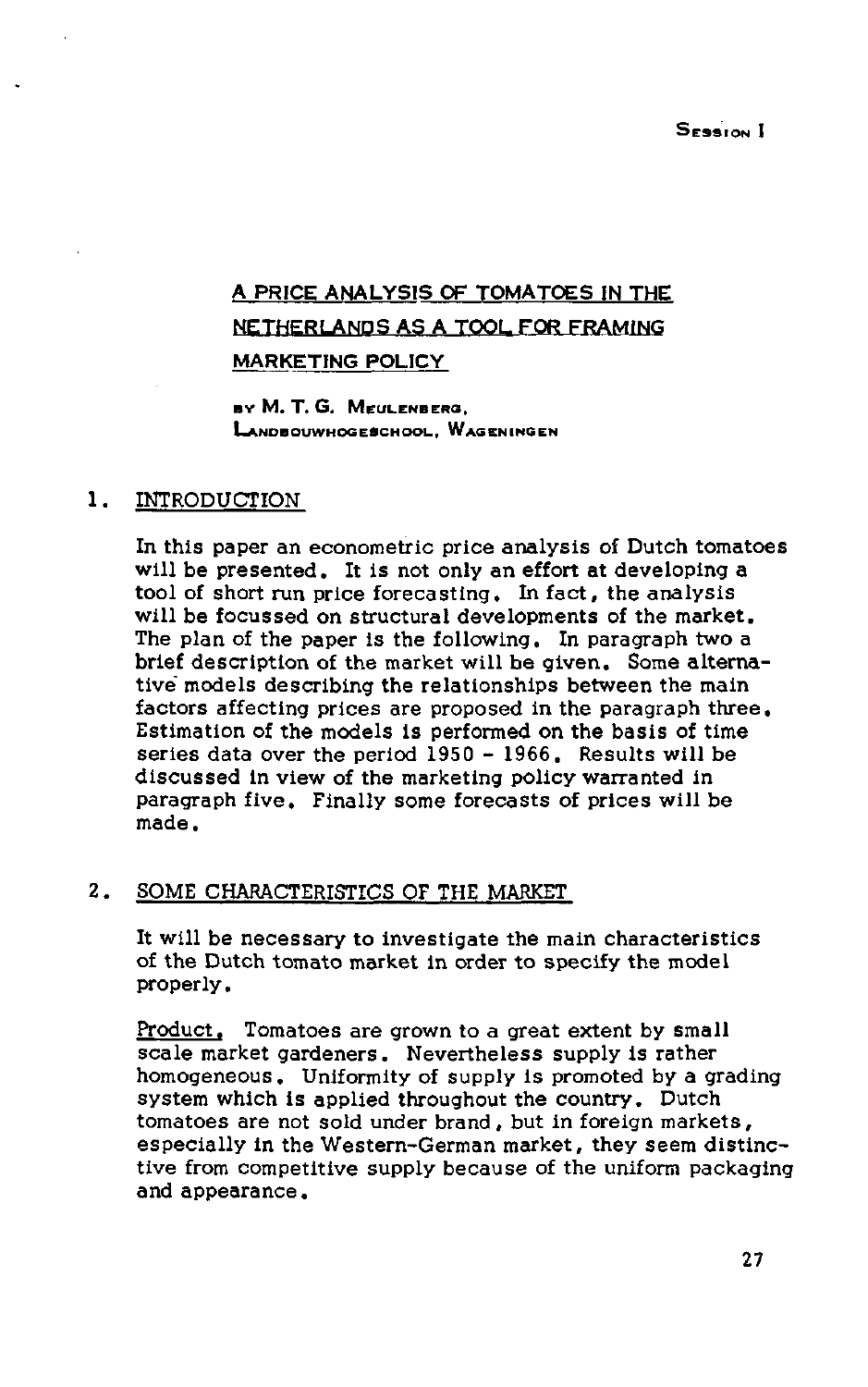Price. It is assumed, that Dutch tomato prices are determined by (a) size of Dutch supply, (b) supply of competing tomato producers, (c) shifts in demand because of increasing population, increasing per capita disposable income and changing eating habits.

Supply of substitutes does not seem of much relevance, especially since any typical substitute does not exist.

Promotion. Promotion of Dutch tomatoes is feasible because of the product characteristics mentioned. However, promotional efforts are relatively speaking still of limited importance in marketing policy.

Distribution system. Practically all Dutch tomatoes are sold through co-operative auctions. In this way the supply of small growers is bundled to larger lots. Competition between wholesalers is necessary in the price formation at auctions. However, concentration in trade is changing market structure and it seems to diminish competition between buyers. Since the analysis will be based on data over the period 1950-1966, no specific attention will be paid to this recent development.

Seasonality. Harvesting of Dutch tomatoes starts at the end of April. Up till June supply of tomatoes from heated glasshouses prevails. In July and August tomatoes are picked in non-heated glasshouses. In May and June prices of tomatoes are much higher than in July and August. These features of the market demand a seasonal approach in analysing prices.

# 3 . A MODEL FOR PRICE FORMATION OF DUTCH TOMATOES

3.1 Variables involved and functional relationships. Relationships between the variables which seem relevant to the analysis of tomato prices are indicated in figure 1.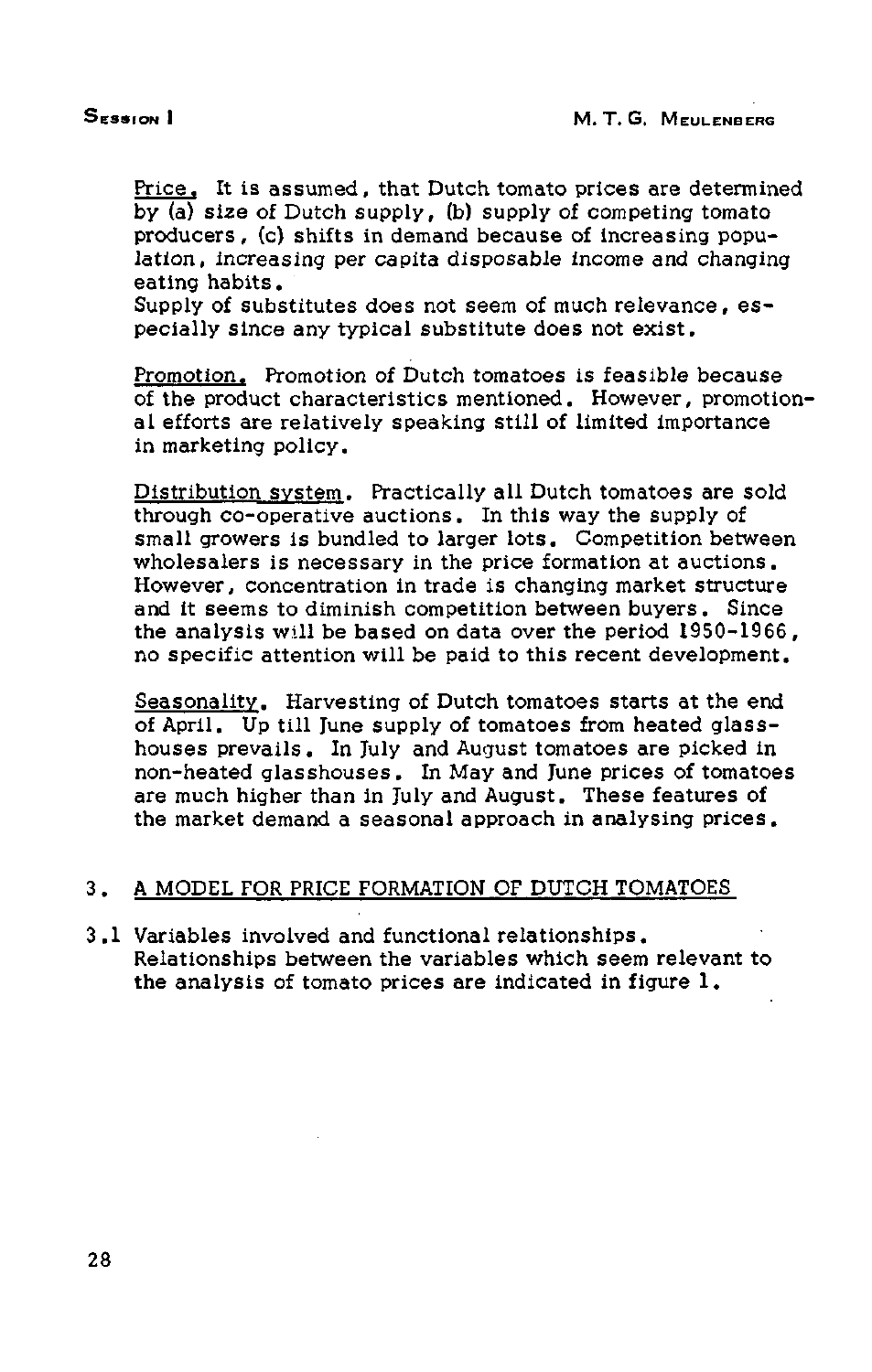



Legend;

- $\overline{P_n}$ : Average price of Dutch tomatoes.
- $P_{\alpha}$ : Average price of Dutch tomatoes, exported to Western Germany.
- $P_k$ : Average price of Dutch tomatoes, exported to the U.K.
- $P_A$ : Average price of Dutch tomatoes sold in the domestic market.
- $P_{\sim}$ : Average price of Dutch tomatoes exported to other countries than Western Germany and the United Kingdom.
- $Q_{\alpha}$ : Dutch exports of tomatoes to Western Germany.
- $Q_k$ : Dutch exports of tomatoes to the United Kingdom.
- $Q_A$ : Domestic consumption of fresh tomatoes.
- Q<sub>c</sub>: Dutch exports of tomatoes to other countries than Western Germany and the United Kingdom.
- $C_{\sigma}$ : Competitive supply of tomatoes in Western Germany.
- $C_{\rm b}$ : Competitive supply of tomatoes in the United Kingdom.
- Average daily temperature in Western Germany.  $t_{\alpha}$ :
- Average daily temperature in the United Kingdom.  $\mathfrak{t}$  :
- T: Trend variable.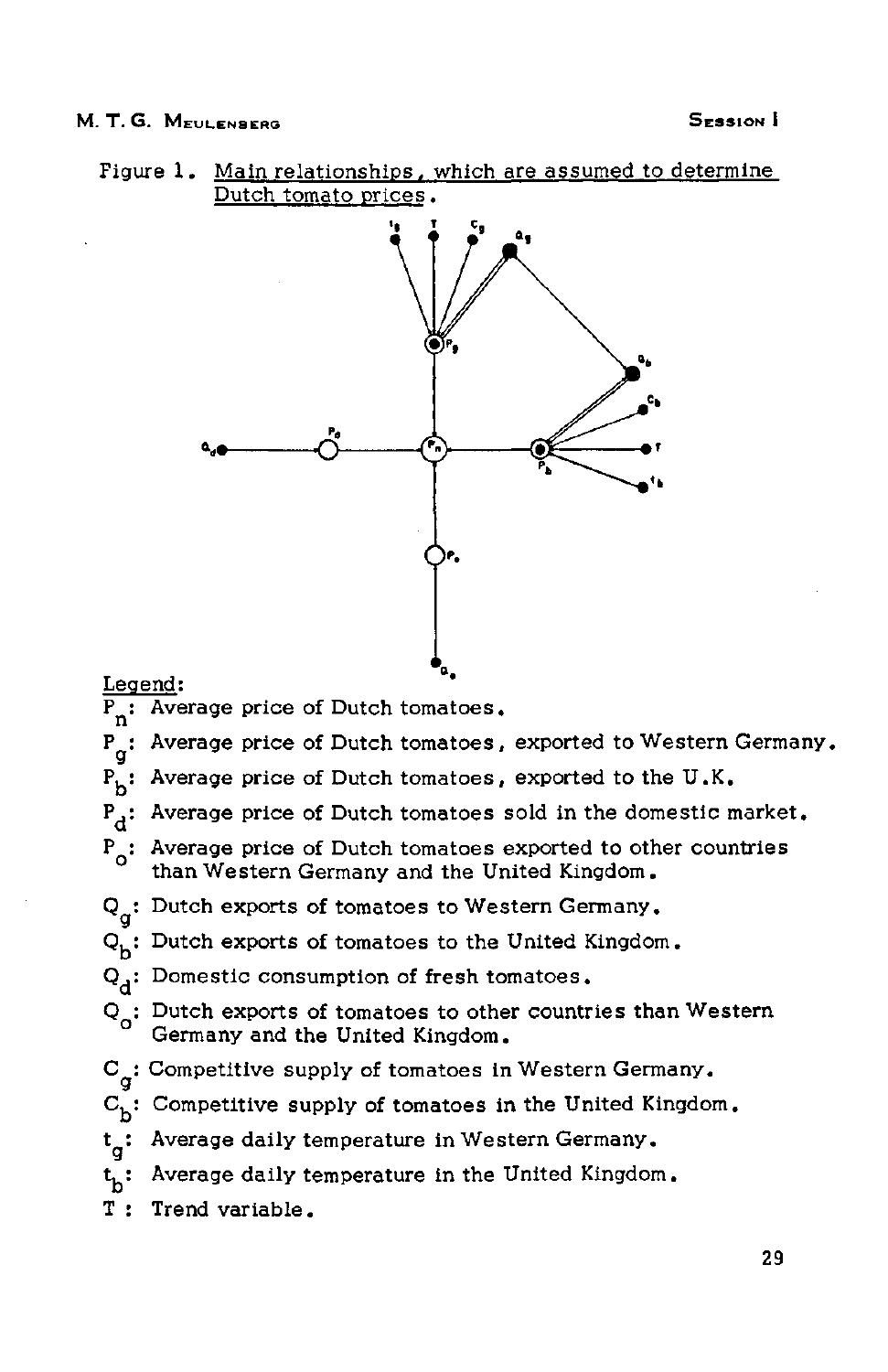### Model 2

(2) 
$$
P_n = f_2(Q_n, C_g, C_b, t_n, T, s_1, s_2, s_3)
$$

Both model (1) and model (2) neglect interdependency between exports and prices; this is justified in case the effect of changing prices in exportmarkets on Dutch exports is negligible. Competitive tomato supply in Western Germany and in the United Kingdom are included separately.

It can be established from the model how changes in production affect prices. Also the model shows the impact of competitive supply on prices.

Models 3 , 4

| $(3\,.\,1)\  \  \, {\sf P}_{\sf g}={\sf f}_{3\,,\,1}\,\,({\sf Q}_{\sf g}\,,\;{\sf C}_{\sf g}\,,\;{\sf t}_{\sf g}\,,\;{\sf T}\,,\;{\sf s}_1\,,\;{\sf s}_2\,,\;{\sf s}_3)$ |
|--------------------------------------------------------------------------------------------------------------------------------------------------------------------------|
| (3.2) $Q_g = f_{3,2} (P_g, Q_n, C_b, s_1, s_2, s_3)$                                                                                                                     |
| $(4.1) \ \ P_{\rm b} = {\rm f}_{4.1} \ (\ {\rm Q}_{\rm b},\ {\rm C}_{\rm b},\ {\rm t}_{\rm b},\ {\rm T},\ {\rm s}_1,\ {\rm s}_2,\ {\rm s}_3)$                            |
| (4.2) $Q_b = f_{4,2} (P_b, Q_n, C_g, s_1, s_2, s_3)$                                                                                                                     |

Models 3 , 4 provide information on the two exportmarkets , Western Germany and United Kingdom. Interdependency between exports and export prices of Dutch tomatoes is an important feature of the models. Interdependency between exports to the United Kingdom and exports to Western Germany has been excluded in view of some preliminary investigations. In order to take account of competition between Dutch exports to Western Germany and to the United Kingdom, supply of competitive producers in the Western German market,  $C_{\sigma}$ , has been introduced in the export function  $(4, 2)$  and vice versa .

3.2 Mathematical and statistica l specification; estimation procedure, Model 1 is specified:

( 1 ) P n ,i = W o + a ' l <sup>e</sup> i ' + W 2 C g,i + O ' 3 <sup>C</sup> b , i + 0 ' 4 <sup>t</sup> i + a ' 5 T + ° 6 S 1 +0I 7 S 2 + 0< 8 S 3 + U i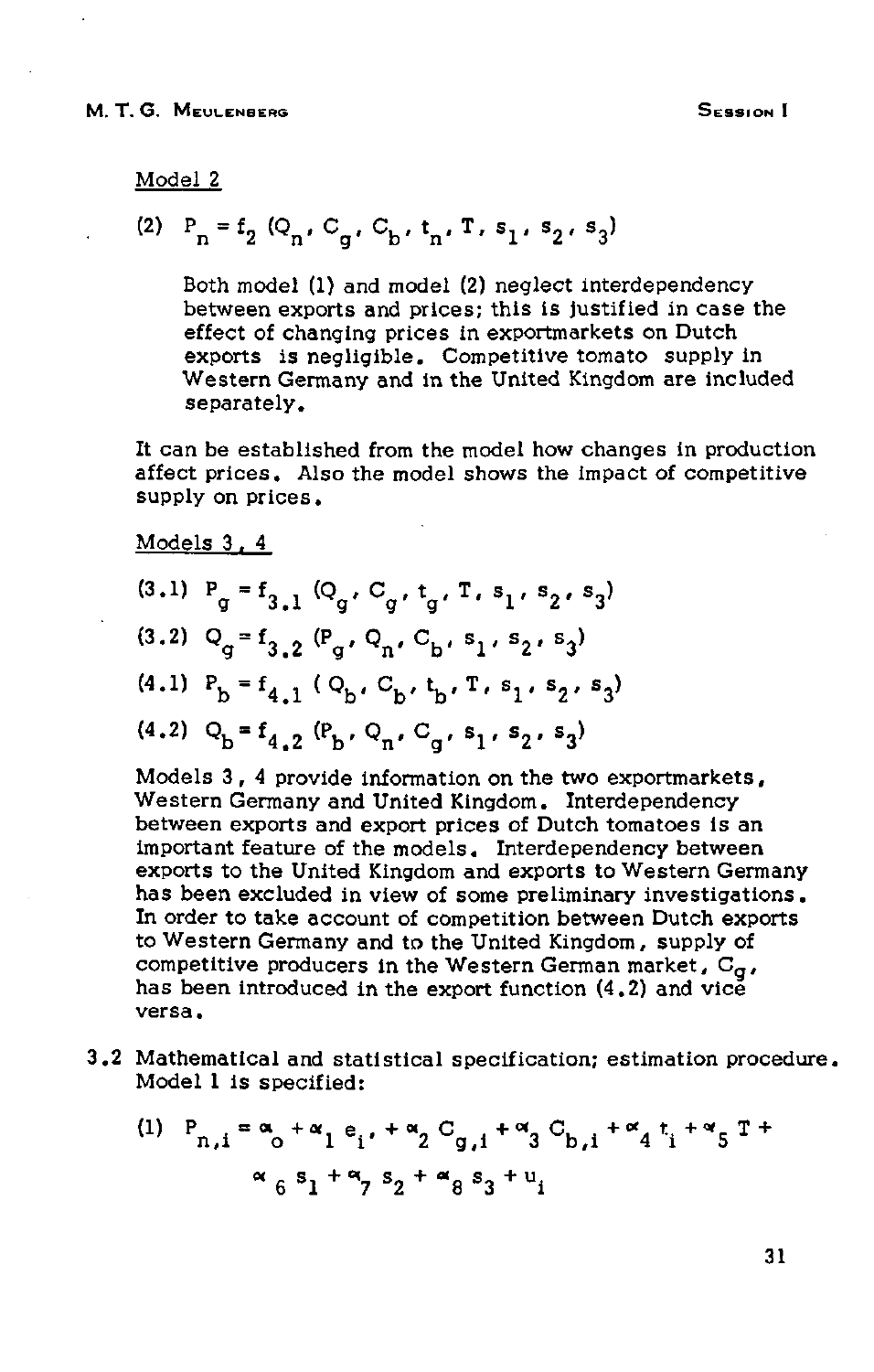### **SESSION**

It appears that only German and British exportmarkets will be analysed in detail. Price determining factors mentioned in paragraph two have been considered. The Joint effect of increase of population, of increase of per capita disposable income and of changing eating habits is described by a trend variable; development of these variables during the period of analysis 1950-1966 shows a trend, which makes it impossible to measure their separate influence on tomato prices. Interdependency between tomato prices and Dutch exports in both markets has been taken into account: increasing Dutch exports will cet, par, lower prices, while increasing prices may stimulate exports.

Daily temperature is included as an explaining variable, in order to check the hypothesis that hot weather stimulates consumption of tomatoes. Exports to countries other than Western Germany and the United Kingdom are small and change at random. They will not be taken up in our analysis furthermore. Domestic consumption is small as compared to exports; its influence on the average price of Dutch tomatoes seems very limited and will not be measured either.

Relationships suggested in figure 1 will be estimated for three alternative models.

### Model 1

(1)  $P_n = f_1$  (e,C<sub>a</sub>, C<sub>b</sub>, t<sub>n</sub>, T, s<sub>1</sub>, s<sub>2</sub>, s<sub>3</sub>

e: Total exports/Total production  $s_1$ ,  $s_2$ ,  $s_3$ : Dummy variables

In this rather simple model the effect of total production and exports on tomato prices has been expressed in their ratio,  $e_i$ . The interpretation of the trend,  $T$ , and temperature,  $t_n$ , has been given in paragraph two. Seasonal shifts are described by dummy variables,  $s_1 \ldots s_3$ . Easiness of handling is an attractive feature of the model. However, the information which can be derived from it is limited. At maximum this model can be used for short run forecasting of prices. It does not provide much information for guiding marketing policy.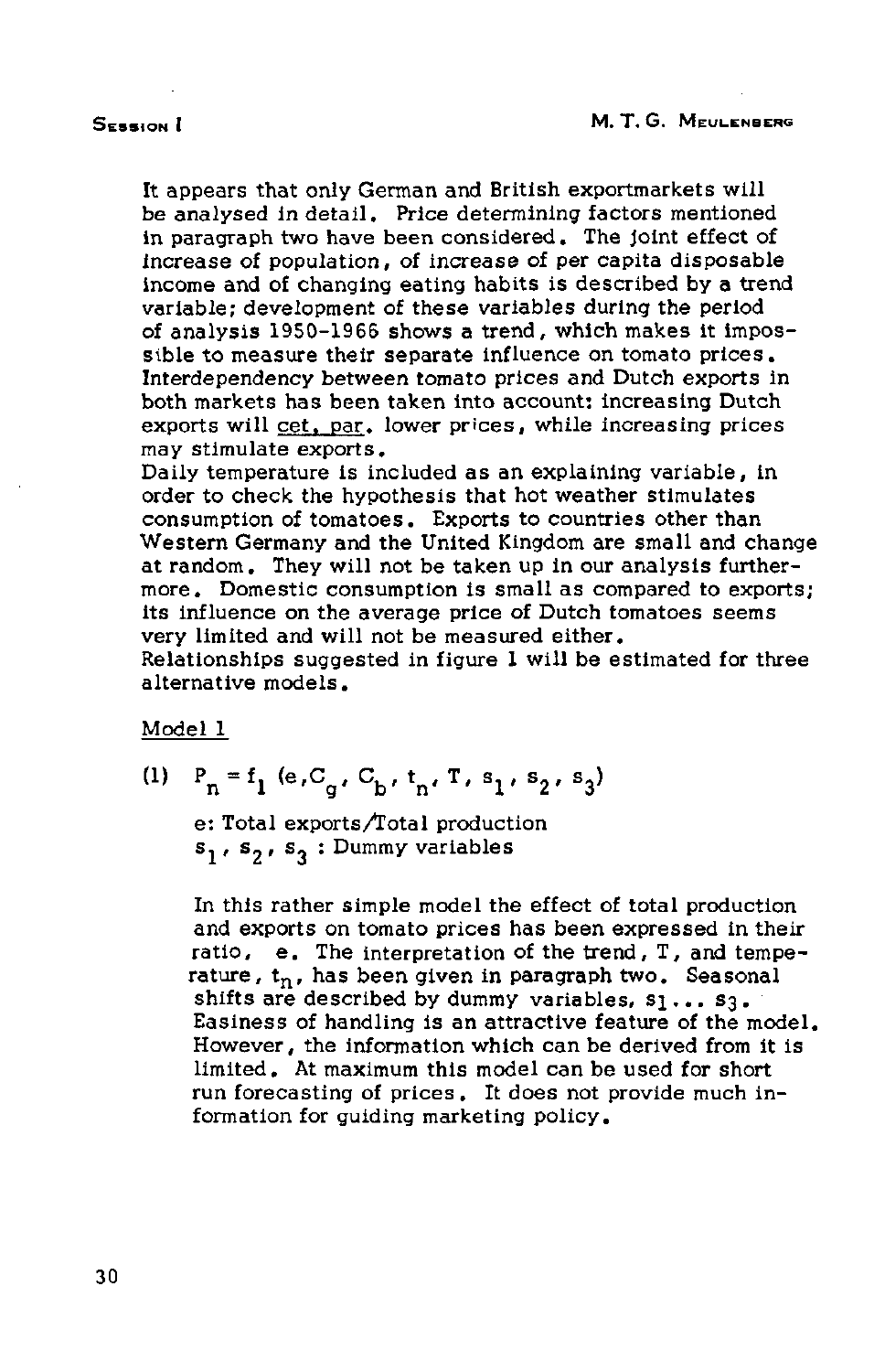SESSION I

$$
i = 1 \dots n
$$
  
\n
$$
E(u_i) = 0, \quad E(u_i, u_j) = \begin{cases} 6^2 \text{ for } i = j \\ 0 \text{ for } i \neq j \end{cases}
$$

Estimators of (1) by the method of least squares are best linear unbiased.

The assumption of linearity allows for changes of elasticitycoefficients of price with respect to exports and competitive supply. The absence of saturation level in linear functions does not seem severe in view of the continuous expansion of Dutch exports over the years 1950-1966.

Changes of consumer behaviour might very well influence the way of consumers' reactions on prices, which implies a change in the parameters of the funtions  $f_1$  ....  $f_4$  over time. Since no specific pattern of change of the parameters can be hypothesized, the analysis will be limited in this respect to estimation of the functions on the basis of data both over 1950-1966 and over 1957-1966.

Statistical specification of  $(2)$  is equal to  $(1)$ . Model (3) is specified:

 $(3.1)$   $P^{\text{}}_{q,i} = \alpha^{\text{}}_{0} + \alpha^{\text{}}_{1} Q^{\text{}}_{q,i} + \alpha^{\text{}}_{2} C^{\text{}}_{q,i} + \alpha^{\text{}}_{3} t^{\text{}}_{q,i} + \alpha^{\text{}}_{4} T + \alpha^{\text{}}_{3}$  $-6$   $-2$   $-7$   $-3$   $-$ 

 $(3.2)$  Q<sub>g,i</sub> =  $P_0$  +  $P_1$   $P_{g,i}$  +  $P_2$  $P_{n,i}$  +  $P_3$   $P_{b,i}$  +  $P_4$  s<sub>1</sub> +  $P_5$  $P_6$   $S_3$   $+$  W

$$
i = 1 \dots n
$$
  
\n
$$
E(v_i) = 0, E(w_i) = 0.
$$
  
\n
$$
E(v_i \cdot v_j) = \begin{cases} 6^2 & \text{for } i = j \\ 0 & \text{for } i \neq j \end{cases}; E(w_i, w_j) = \begin{cases} 6^2 & \text{for } i = j \\ 0 & \text{for } i \neq j \end{cases}
$$

Since  $P$ g and  $Q$ g are assumed to be interdependent,  $\Omega$  and  $\Omega$  and  $\Omega$  and  $\Omega$  and  $\Omega$  $(3.1)$  and  $(3.2)$  will be estimated by a simultaneous equations estimation procedure (°). Equations (3.1) and (3.2) are overidentified; therefore the Two Stage Least Squares method will be used.

<sup>(°)</sup> For a discussion of simultaneous equations estimation procedures the reader is referred to e.g.: Johnston, J. , Econometric Methods, New York 1963, p.231 and following.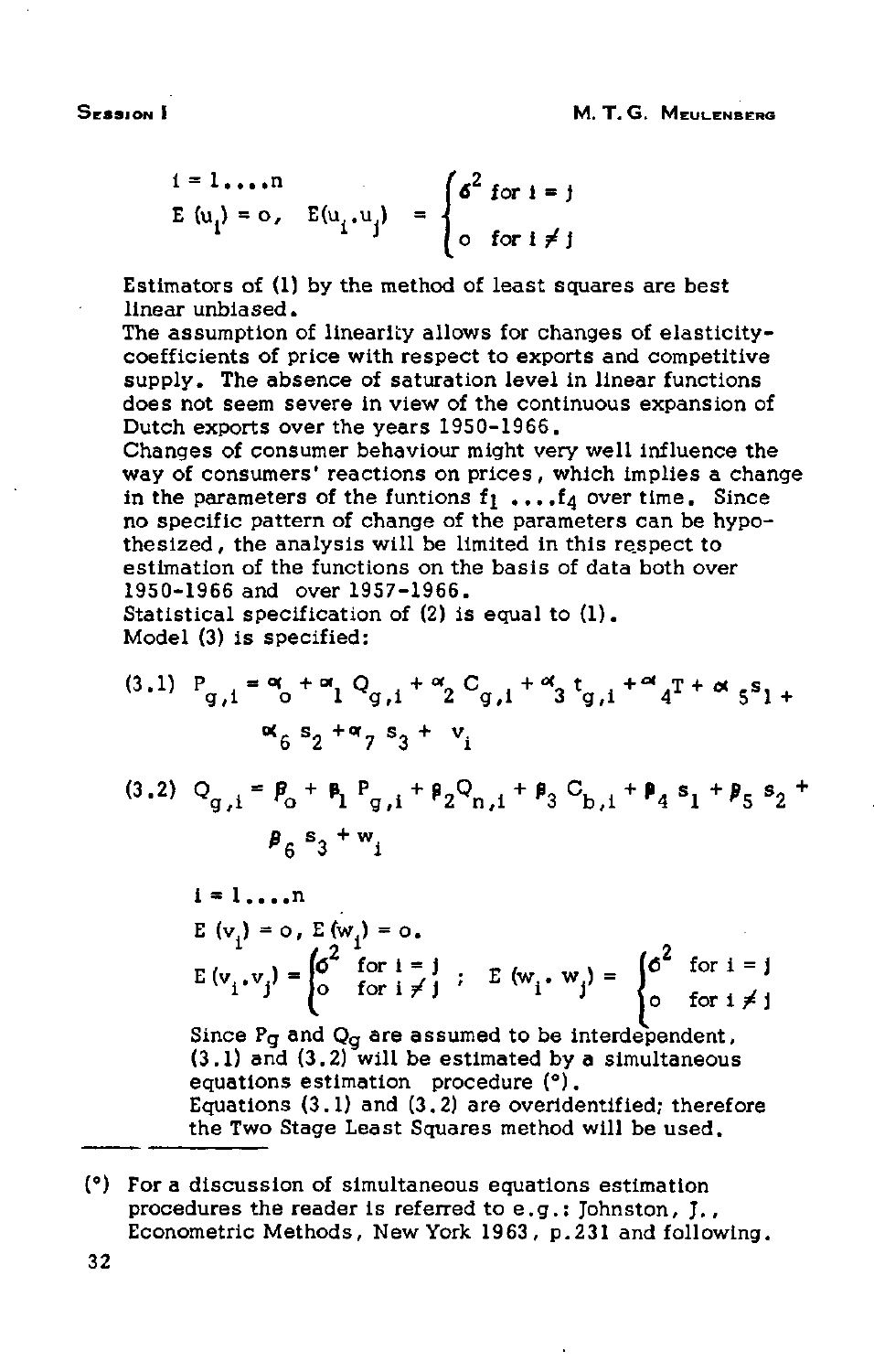Estimators by this method are consistent. The statistical specification of  $(4)$  is equal to  $(3)$ ,

# 4. MODELS (1), ... (4) WERE ESTIMATED ON THE BASIS OF:

- A. Monthly data May up till August over the period 1950- 1966 on the variables:
	- P : Average tomato price at Dutch auctions in D<br>- n = quilders /100 Kq guilders/100 Kg.
	- $P_{\alpha}$ : Average price of Dutch tomatoes, exported to Western Germany, free at border in Dutch guilders/100 kg .
	- P<sub>b</sub>: Average price of Dutch tomatoes exported to the United Kingdom, free at border in Dutch guilders/100 Kg.
	- $Q_n$ : Total supply of Dutch tomatoes at Dutch auctions  $($ = total production) in 1000 tons.
	- Q<sub>a</sub>: Dutch exports of tomatoes to Western Germany in grams per capita .
	- Q<sub>h</sub>: Dutch exports of tomatoes to the United Kingdom in grams per capita .
	- e : Total Dutch exports of tomatoes as a percentage of total production.
	- $C_{\alpha}$ : Competitive supply of tomatoes in Western Germany in grams per capita .
	- $C_{\mu}$ : Competitive supply of tomatoes in the United Kingdom in grams per capita ,
	- $t_n$ : Average daily temperature in the Netherlands (De Bilt) in centigrades.
	- $t_g$ : Average daily temperature in Western Germany (Frankfurt) in centigrades.
	- $t<sub>h</sub>$ : Average daily temperature in the United Kingdom (Greenwich) in centigrades.

Sources: Statistical Office of the Central Bureau of the Auctions, at The Hague (non-published data); Statistische Jahrbücher, Wiesbaden , Germany. Annual Abstract of Statistics, London, United Kingdom.

B. Dummy variables:

 $s_1 = 1$  in May,  $s_1 = 0$  in other months

- $s_2 = 1$  in June,  $s_2 = 0$  in other months
- $s_3 = 1$  in July,  $s_3 = 0$  in other months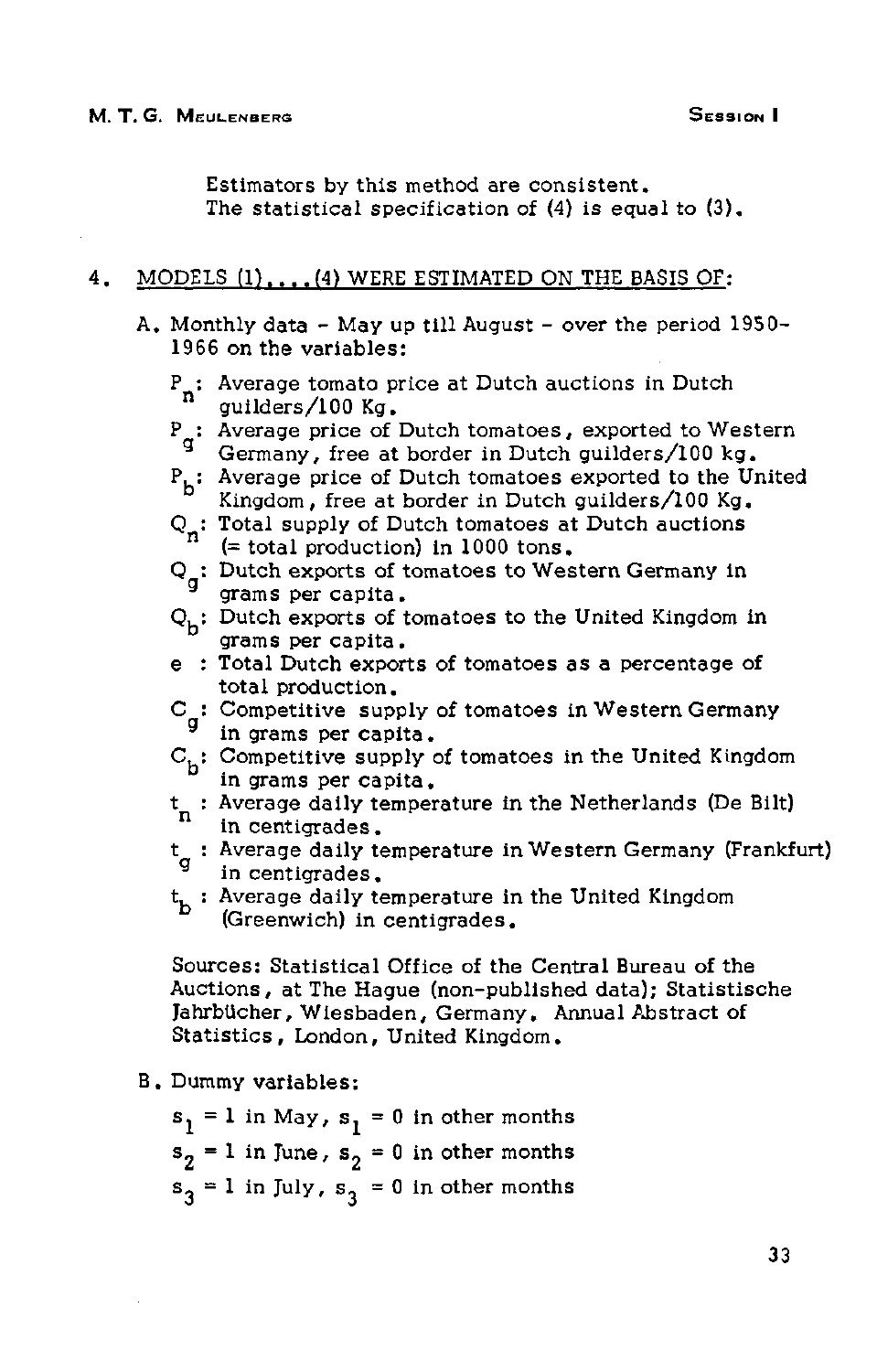C. A trend:

 $T = 1$  for 1950,  $T = 2$  for 1951, etc.

# 5. ESTIMATES OF THE MODEL AND IMPLICATIONS FOR MARKET-ING POLICY.

A selection of estimates is presented in Table 1. Instead of discussing the value and statistical reliability of specific estimates it will be tried to highlight structural developments and their implications for marketing policy.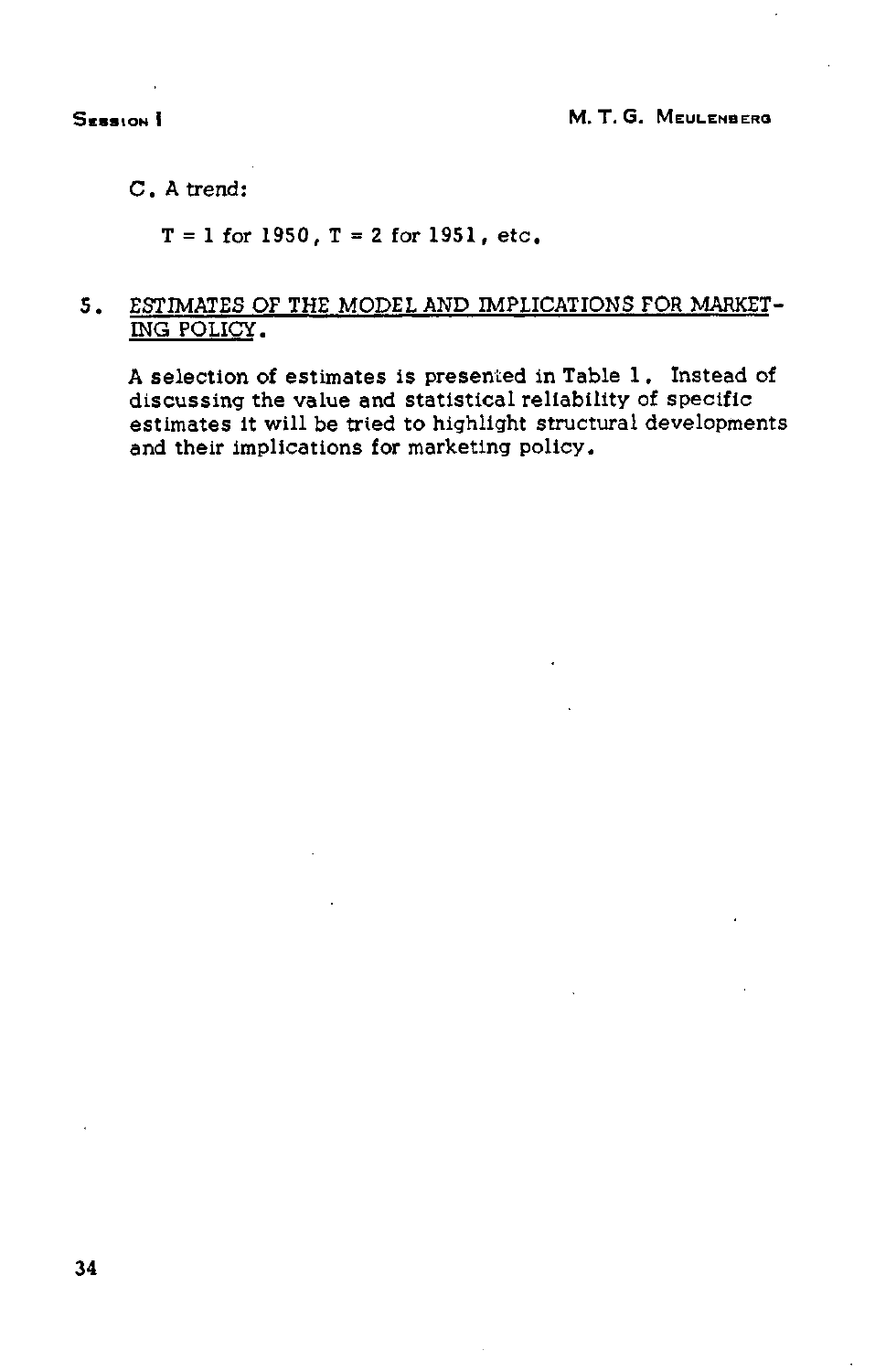**2) Durbin - Watson statistic.** 

 $\vert 1\rangle$ 

| $(4.2): Q_{b} = \alpha_{0} + \alpha_{1}P_{b} + \alpha_{2}Q_{b} + \alpha_{3}C_{b} + \alpha_{4}B + \alpha_{7}B + \alpha_{8}B$ |
|-----------------------------------------------------------------------------------------------------------------------------|
|                                                                                                                             |

 $(3.2)$ ;  $Q_g = a_o * a_1^p k^+ a_2^p a_1^+ a_3^c b_1^+ a_6^+ a_1^+ a_7^+ a_2^+ a_3^+$ 

| . |  |
|---|--|
|   |  |
|   |  |
|   |  |
|   |  |

(3,1): P<sub>g</sub> = a<sub>0</sub> + a<sub>1</sub>0<sub>k</sub>+ a<sub>2</sub>0g + a<sub>1</sub>t e s<sup>e</sup> + a<sup>1</sup>e = 1 \* a<sub>1</sub>e = 2 \* 1

 $\binom{1}{1}$  I  $P_n - a_0 + a_1 + a_2 C_8 + a_3 C_9 + a_4 C_9 + a_5 C_9 + a_6 C_1 + a_7 C_2$ 

 $(2)$  : P<sub>R</sub> =  $a_0 + a_1^0 Q_0 + a_2^0 Q_8 + a_3^0 Q_0 + a_4^1 Q_0 + a_5^2 T + a_6^2 T + a_7^3 T + a_8^4 T$ 

|  |  | $(4.1)$ : $P_b = a_0 + a_1 Q_b + a_2 C_b + a_4 C_b + a_5 T + a_6 T_1 + a_7 S_2 + a_8 S_3$ |  |  |
|--|--|-------------------------------------------------------------------------------------------|--|--|
|  |  |                                                                                           |  |  |

| Table 1. Survey of some estimates of models $(1)-(4,2)$ , on the basis of monthly data | on the period 1950-1966 and 1957-1966 |
|----------------------------------------------------------------------------------------|---------------------------------------|
|                                                                                        |                                       |

| Model <sup>1</sup> )                            | (1)                   |                         | (2)                             |                                                           | (3.1)                    |                                         |                     |                          |                        | (3.2)                 |                                |                                | (4.1)                 |                       |                                |                        |                      | (4.2)                   |                      |
|-------------------------------------------------|-----------------------|-------------------------|---------------------------------|-----------------------------------------------------------|--------------------------|-----------------------------------------|---------------------|--------------------------|------------------------|-----------------------|--------------------------------|--------------------------------|-----------------------|-----------------------|--------------------------------|------------------------|----------------------|-------------------------|----------------------|
|                                                 |                       |                         |                                 |                                                           |                          |                                         |                     |                          | $1950 - 1966$          | $1957 - 1966$         |                                | $1950 - 1966$                  |                       | $1957 - 1966$         |                                | 1950 - 1966            |                      |                         | 1957-1966            |
| Period<br><b>Retinates</b>                      | 1950-66<br>Hay-Angust | 1950-66<br>Hav-August   | 1957-66<br>May-August           | $1950 - 1966$<br>May-August May-June                      |                          | $1957 - 1966$<br>Hay-August Nay-June    |                     | Hay-August May-June      |                        | May-August   May-June |                                | May-Augusti Nay-June           |                       | May-August Hay-June   |                                | May-August             | May-June             | May-August Hay-June     |                      |
|                                                 | $\mathbf{r}$          | $\overline{\mathbf{z}}$ | -3                              | 4                                                         | $\mathbf{5}$             | -6                                      | $\mathbf{7}$        | 8                        | 9                      | 10                    | $\mathbf{H}$                   | 12                             | 13                    | 14                    | 15                             | 16                     | 17 <sub>1</sub>      | 18                      | 19 <sup>°</sup>      |
|                                                 | 137.24587             | 116.24650               | 92.11555                        | 31.83922                                                  | 76.10885                 | 10.21132; 9.31155                       |                     | -430.25574               | 249.92830              | 52.80844              |                                | 107.48445 165.88078            | 102.48967             | 160.32354             | 160.43892                      | 254.33270              |                      | -104.025221-143.43720   | $-236, 42901$        |
| $\alpha_1$<br>$\hat{\sigma}_{\rm{fr}_1}$        | 0.29010<br>0.16219    | - 1.99238<br>0.27836    | $-2.26725 - 0.23052$<br>0.33123 | 0.11234                                                   | 0.06295                  | $0.25082$ i - 0.20586 - 0.28901         | 0.03749: 0.03934    | 1,70714<br>0.96131       | - 0.99049∐<br>0.66377  | $-0.623.6$<br>0.79883 | 0.36124                        | $0.59908 - 0.15844$<br>0.06841 | - 0.767401<br>0.34415 | $-0.45855$<br>0.17821 | 0.50569<br>0.51675             | $-1,21932$<br>1.46472  | 0.57282<br>0.42587   | 0.70116<br>0.46870      | 0.95141<br>0.46330   |
| $\alpha_2$<br>$\mathbf{B}_{\mathbf{G}_2}$       | 0.00044<br>0.01593    | 0.01855<br>0.01222      | 0.04190<br>0.02631              |                                                           | $0.01801 \t 0.05005$     | $0.00428$ - 0.07669 - 0.01735 - 0.06601 | $0.02975$ $0.03889$ | 12.54549<br>1,11783      | 9.13112<br>1.03074     | 9.10508<br>1,06257    | 9.78054<br>0.65284             |                                |                       |                       |                                | 1,25661<br>1.10511     | 3.16782<br>0.41389   | 3.36088<br>0.63689      | 3.77510<br>0.67373   |
| $\mathbf{a}_3$<br>$\Phi_{\mathbf{\hat{g}}_{3}}$ | 0.09446<br>0.02787    | 0.09630<br>0.01799      | - 0.10785<br>0.02790            | $\bullet$                                                 | $\blacksquare$           | $\bullet$                               | $\bullet$           | 0.28338<br>0.13684       | 0.10749<br>0.12962     | 0.05094<br>0.11019    | 0.00225<br>0.07546             | $-0.11127$<br>0.06299          | - 0.07115<br>0.05757  | $-0.15307$<br>0.03803 | $-0.18014$<br>0.09647          | $-0,23884$<br>0.14593  | 0.23358<br>0.10358   | 0.08387<br>0.06337      | 0.34405<br>0.13275   |
| $\boldsymbol{\theta}_{\widehat{\alpha}_{k}}$    | - 1,77732<br>1,37560  | 1.99851<br>1.17503      | 3.71384                         | 2.70506<br>$1,48902$ ; 1,79679 : 2.93954                  | 5.19959                  | 4.84749<br>1.83117                      | 9.39312<br>2.00495  | $\bullet$                | $\blacksquare$         |                       | $\bullet$                      | 1.04166<br>2.32223             | 9.54910<br>5.85581    | 3.42574<br>3.40589    | 12.63343<br>9.99583            |                        |                      |                         |                      |
| as.<br>$\mathbf{a}_{\mathbf{s}}$                | - 2.44580<br>0.71980  | 4.14836<br>1.05901      | 4.75905<br>1.62802              | 7.92782<br>1,51258                                        | 8.55743<br>2.27046       | 6,48735<br>1.67206                      | 10.09021<br>1.96190 | $\overline{\phantom{a}}$ |                        |                       | $\blacksquare$                 | $-2.06050$<br>0.77492          | 7.60797<br>5.21670    | $-0.16333$<br>2.40224 | 0.00012<br>8.70579             |                        |                      |                         |                      |
| $\mathbf{u}_6$<br>$\mathbf{\hat{a}_6}$          | 116.14845<br>9.21475  | 7.50056                 | 96.62870 102.00229<br>9.10596   | [109.37782   35.71101   99.47676   22.46089  <br>11.45233 |                          | 14.14303 11.66573 10.91474              |                     | -199,81614<br>113.58506  | $-6.40939$<br>23.47802 | 87.92631              | 11.45623 -42.17407<br>16.69490 | 154.07481<br>11.56693          | 87.56259<br>25.13020  | 194,24067             | 105.17576<br>25.35953 55.81307 | 160.56485<br>220,40778 | 28.40552<br>28.56705 | 55.72375<br>60.54937    | 64.22009<br>24.17903 |
| 0.7<br>$\hat{\mathbf{s}}_{\mathbf{a_2}}$        | 68.52129<br>7.47630   | 62,22764<br>5.40191     | 69.35150<br>6.68575             | 70.02863<br>7.18581                                       | $\overline{\phantom{a}}$ | 70.73472<br>7.88842                     |                     | -106.14653<br>77.42122   |                        | 56.55269<br>64,20411  | $\bullet$                      | 100,01186<br>7.04209           | $\bullet$             | 118.82775<br>13.64799 | $\bullet$                      | 86,67830<br>132, 22177 | ۰                    | 15.41877<br>38,48773    |                      |
| ag.<br>$s_{a_0}$                                | 23.84075<br>5,82600   | 18.10904<br>4.35314     | 15.08243<br>6.16580             | 26.74158<br>6.32041                                       | $\blacksquare$           | 29.44814<br>7,51313                     |                     | $-2.62193$<br>33.55223   | $\blacksquare$         | 48.98732<br>29.03350  | $\blacksquare$                 | 47.37278<br>7.33071            | $\bullet$             | 43.35755<br>6.07959   | $\overline{\phantom{a}}$       | 119.81292<br>70,93247  | $\sim$               | $-24.08045$<br>27.86276 | $\bullet$            |
| $\mathbf{r}^2$                                  | 0.9383                | 0.9560                  | 0.9671                          | 0.9362                                                    | 0.0266                   | 0.9510                                  | 0.8266              | 0.9635                   | 0.9833                 | 0.9573                | 0.9875                         | 0.9355                         | 0.7901                | 0.9361                | 0.8111                         | 0.0855<br>I. L5833     | 0.7668<br>3.12316    | 0.6820<br>2.12706       | 0.7241               |
| (2)                                             | 1.57144               | 1.11397                 | 1.91795                         | 1,91868                                                   | 2.11757                  | 1.55817                                 | 2.03584             | 1.33963                  | 3.05806                | 1,89510               | 2.57282                        | 0.32233                        | 1.60274               | 1,52813<br>40         | 2.38265                        | 68                     | 34                   | 40                      | 2.72759              |
| <b>Number of data</b>                           | 68                    | 68                      | 40                              | 68                                                        | 34                       | 40                                      | 20                  | 68                       | 34                     | 40                    | 20                             | 68                             | 34                    |                       | 20                             |                        |                      |                         | 20                   |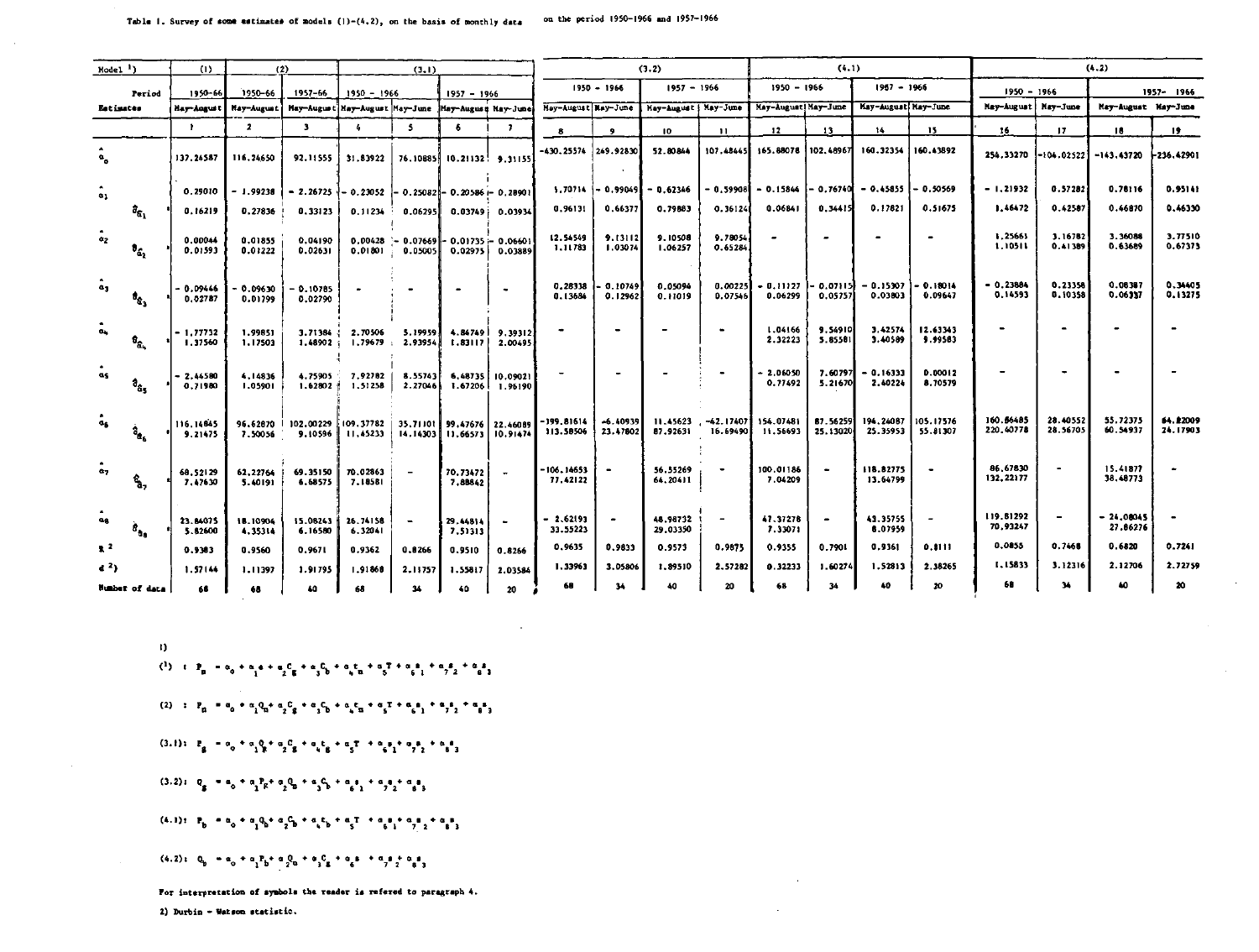**n** 

**iy** of Dutch tome

a a **3**  UI **O** 

4-» **O**  IV

CO **ü x :** 

4-» 'S 4-**>**» **.** 

**flexib** 

o

Average **p** 

**tl) 10 H** 

**Pect to**<br>demand

procal of

5 .1 The impact of Dutch exports upon prices.

(a) Price flexibility with respects to production - the reciprocal of the price *elasticity* of demand - is increasing in absolute value. It has become greater than one in July and August; recently it has reached a value of - 1.0 in June also; in May it is still below one, in absolute value (Table 2).

|                                                                                                        | ።                    |                                            | $1957 - 1966$                                                                                                                                                     |     |        |                    | 1964 - 1966 |                 |        |
|--------------------------------------------------------------------------------------------------------|----------------------|--------------------------------------------|-------------------------------------------------------------------------------------------------------------------------------------------------------------------|-----|--------|--------------------|-------------|-----------------|--------|
| Period                                                                                                 |                      | <b>May</b>                                 | June                                                                                                                                                              | ìuy | August | May                | June        | July            | August |
| Average price with respect<br>to Dutch production<br>Price flexibility of:                             | $\ddot{\phantom{0}}$ |                                            | $-0.382$ $-0.804$ $-1.671$ $-2.711$ $-0.572$ $-1.309$ $-2.099$ $-3.074$                                                                                           |     |        |                    |             |                 |        |
| W. Germany with respect<br>to competitive supply in<br>Average export price<br>W. Germany              | $\ddot{\phantom{1}}$ | 0.024                                      |                                                                                                                                                                   |     |        |                    |             |                 |        |
| U. Kingdom with respect<br>to competitive supply in<br>Average export price<br>U. Kingdom              | $\ddot{\phantom{1}}$ |                                            | $\begin{bmatrix} -0.301 & -0.517 & -1.032 & -1.557 & -0.256 & -0.497 & -0.770 & -1.279 \end{bmatrix}$                                                             |     |        |                    |             |                 |        |
| W. Germany with respect<br>Average export price<br>to Dutch exports to<br>W. Germany                   |                      | $-0.400$ $[-1.029$<br>$+0.285$<br>$-0.319$ | $-0.820$ $-1.489$ $-2.191$ $-0.509$ $-1.132$ $-1.621$ $-2.173$<br>$\left[-0.733 \left[-1.329\right]+1.956\right]-0.455\right] - 1.011\left[-1.447\right] - 1.941$ |     |        | $-0.639[-1.419]$   |             |                 |        |
| U. Kingdom with respect<br>Average export price<br>to Dutch exports<br>to U. Kingdom                   |                      | $15 + 0.473 - 0.572$                       | 12 -0.148 -0.179 -0.337 -0.337 -0.195 -0.190 -0.232 -0.334<br>$\begin{bmatrix} 14 & -0.429 & -0.519 & -0.501 & -0.503 & -0.563 & -0.551 \end{bmatrix}$            |     |        | $[-0.621] - 0.608$ |             | $-0.670[-0.966$ |        |
| 1) Figures in this column refer to row four of Table 1 and indicate by which model price flexibilities |                      |                                            |                                                                                                                                                                   |     |        |                    |             |                 |        |

**<** 

**cu o •c o.**  'S **x; o It**  'S **10 X) 10 H**  5 **eu**   $\sum_{i=1}^{\infty}$ « S £ ä 12 명<br>12 명 **res in this c**<br>• been calcu<br>statistically **3 ® ^ ^ €** -44 (0 J <sup>r</sup> **u, x; 2** 

•M •4H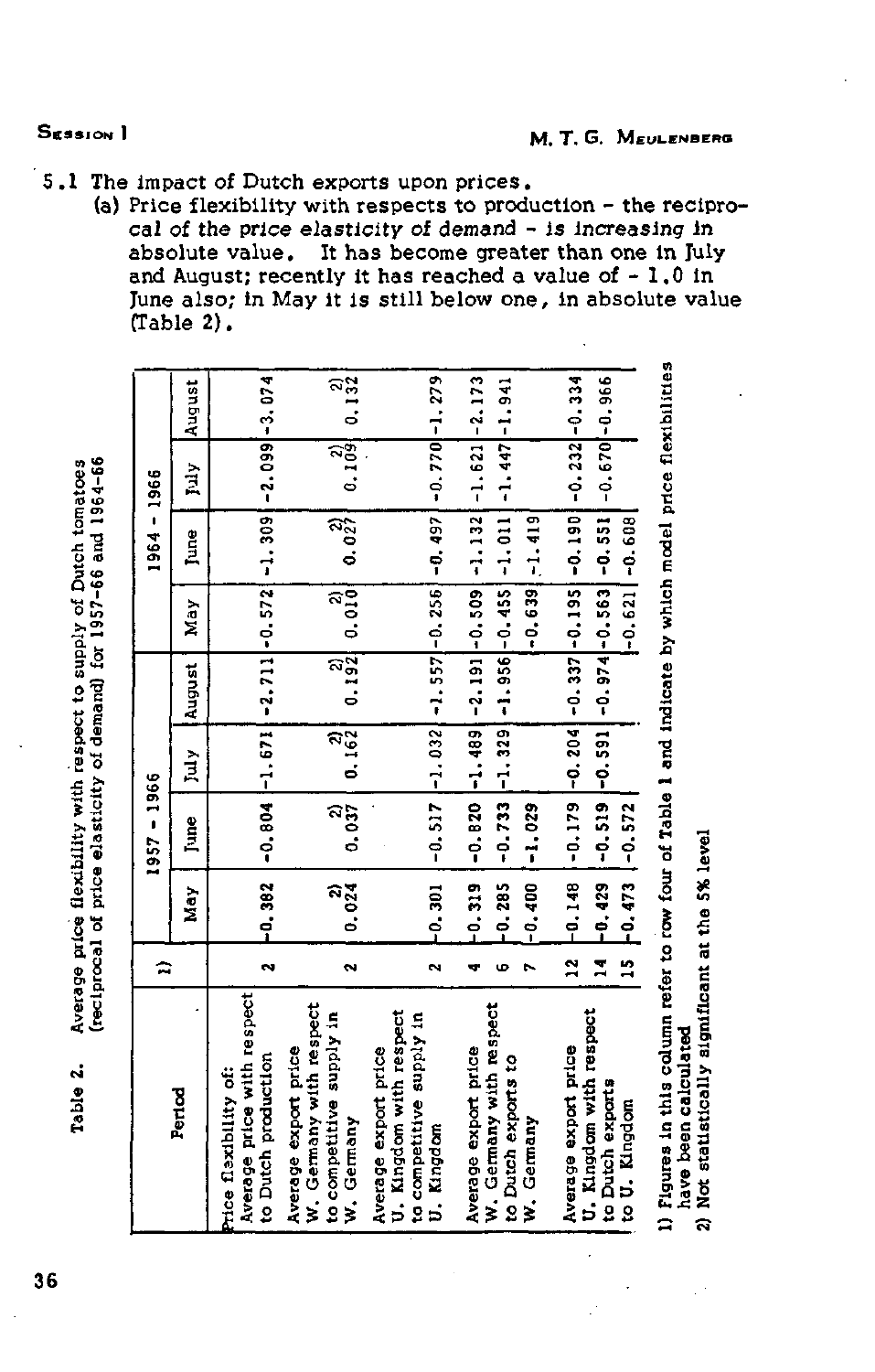This observation implies that expansion of production will cet, par, diminish total turnover in July and August. Therefore expansion of production in July and August should be in line with the autonomous growth of demand. Demand creation by promotion and effective competition with competing supplies may offer additional opportunities for expansion of production. Expansion of exports by price reduction does not seem very attractive in June either.

(b) Flexibility of export prices with respect to Dutch exports is for June, July and August larger in the Western German market than in the British market. (Table 2).

This observation seems in line with the larger Dutch share of the market in Western Germany as compared to the United Kingdom during these months. Also it might be the consequence of a more separated market for Dutch tomatoes in Western Germany as compared to the United Kingdom, because of greater distinctiveness of Dutch produce in the Western German market.

5.2 The impact of a trend in per capita income and eating habits on tomato prices.

> Average Dutch tomato prices show cet. par, a positive trend during the period 1950-1966. Average prices of Dutch tomatoes exported to Western Germany show cet, par, a positive trend during the period 1950-1966 as well. With respect to the United Kingdom such a trend is weak and statistically unreliable. (Table 1).

The positive trend of Dutch tomato prices in the Western German market probably has been brought about by per capita increasing income and changing eating habits. On the basis of this trend the autonomous increase of demand can be prolected.

The negligible trend of Dutch export prices in the United Kingdom suggests less room for expansion of demand by changing eating habits and increase of income than in Western Germany. Increase of Dutch exports in the United Kingdom market will have to rely more upon increase of market share than upon increase of market.

5.3 The impact of competitive supply on tomato prices.

Competitive supply in the United Kingdom market has a more pressing effect upon prices of Dutch tomatoes than competitive supply in the Western German market. (Table 2). This observation is in agreement with general opinion in trade, that in the Western German market Dutch tomatoes are to a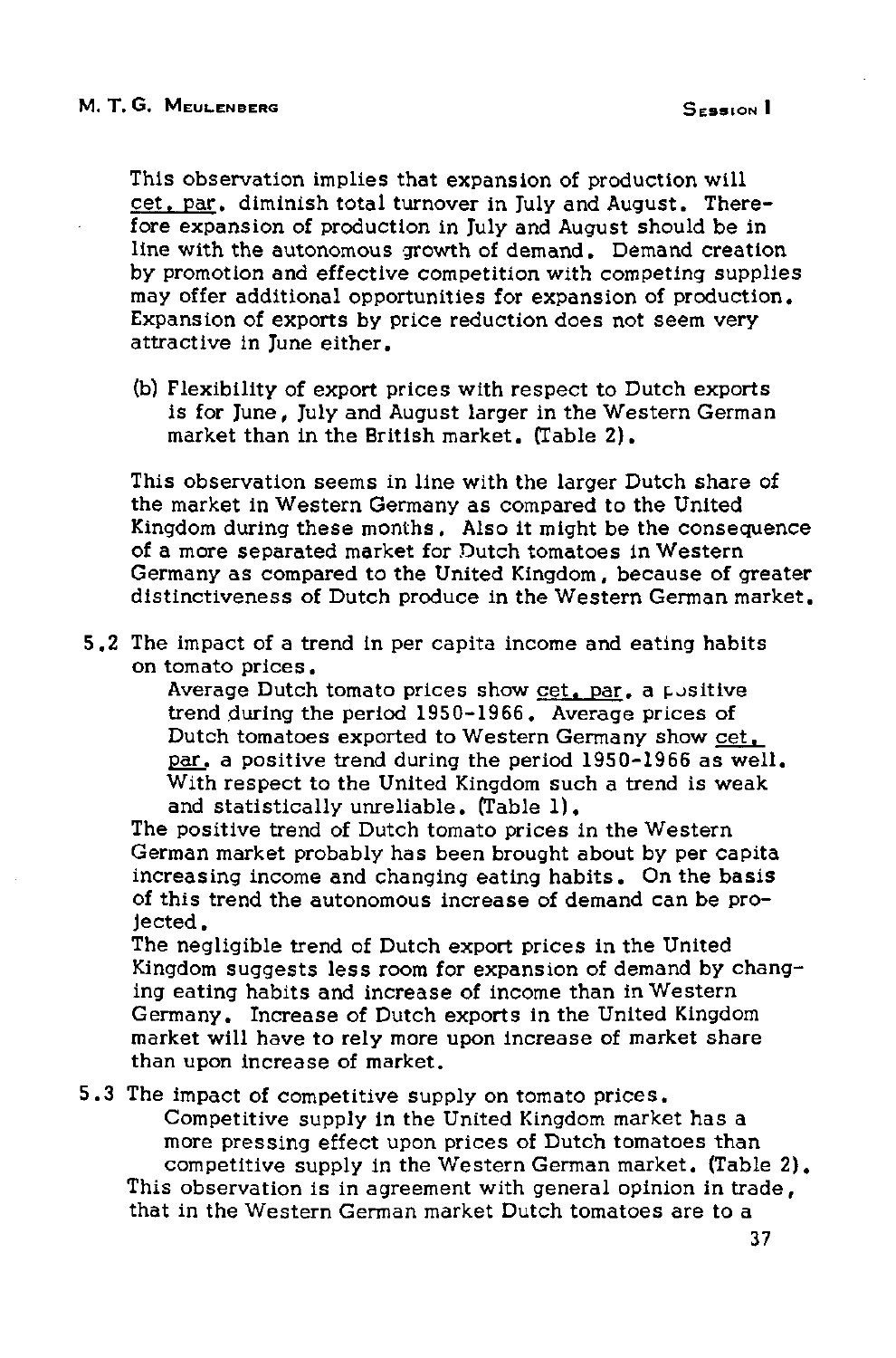large extent differentiated from other supply. It is much less the case in the United Kingdom; English growers and growers from Guernsey and Jersey supply a product rather similar to Dutch produce.

The observation seems in line too with the fact already mentioned that Dutch exports have a smaller share of the tomato market in the United Kingdom than in Western Germany. So it seems that Dutch producers influence prices more by their own exports in the Western German market than in the United Kingdom market.

- 5.4 Factors determining size of Dutch exports.
	- (a) The size of exports to Western Germany and United Kingdom is predominantly determined by the size of total Dutch production.
	- (b) The influence of competitive supply in the Western German market does not seem of great influence on exports to the United Kingdom.

Mutatis mutandis the same holds true for exports to Western Germany.

# 5.5 Conclusion.

Since price has become a more delicate and a dangerous marketing instrument for expanding demand from June until August there is a need for increasing marketing efforts with respect to product, packaging, promotion and service to wholesalers and retailers. Such marketing policy may expand the market for Dutch tomatoes by creating new demand for tomatoes in Western Germany and by effective competition with other suppliers in the United K:ngdom.

Only in May the total turnover will still increase if demand increases as a consequence of lower prices.

# 6. FORECASTING OF PRICES

One purpose of our statistical exercise was to develop a tool for forecasting future prices. The fit of the estimates (Table 1) seems promising in this respect. However, a good fit is by no means decisive since structural changes in the market may change the value of the parameters of the functions in the future. It may also be difficult to dispose of reliable future values of exogenous variables to forecast the endogenous variable, price.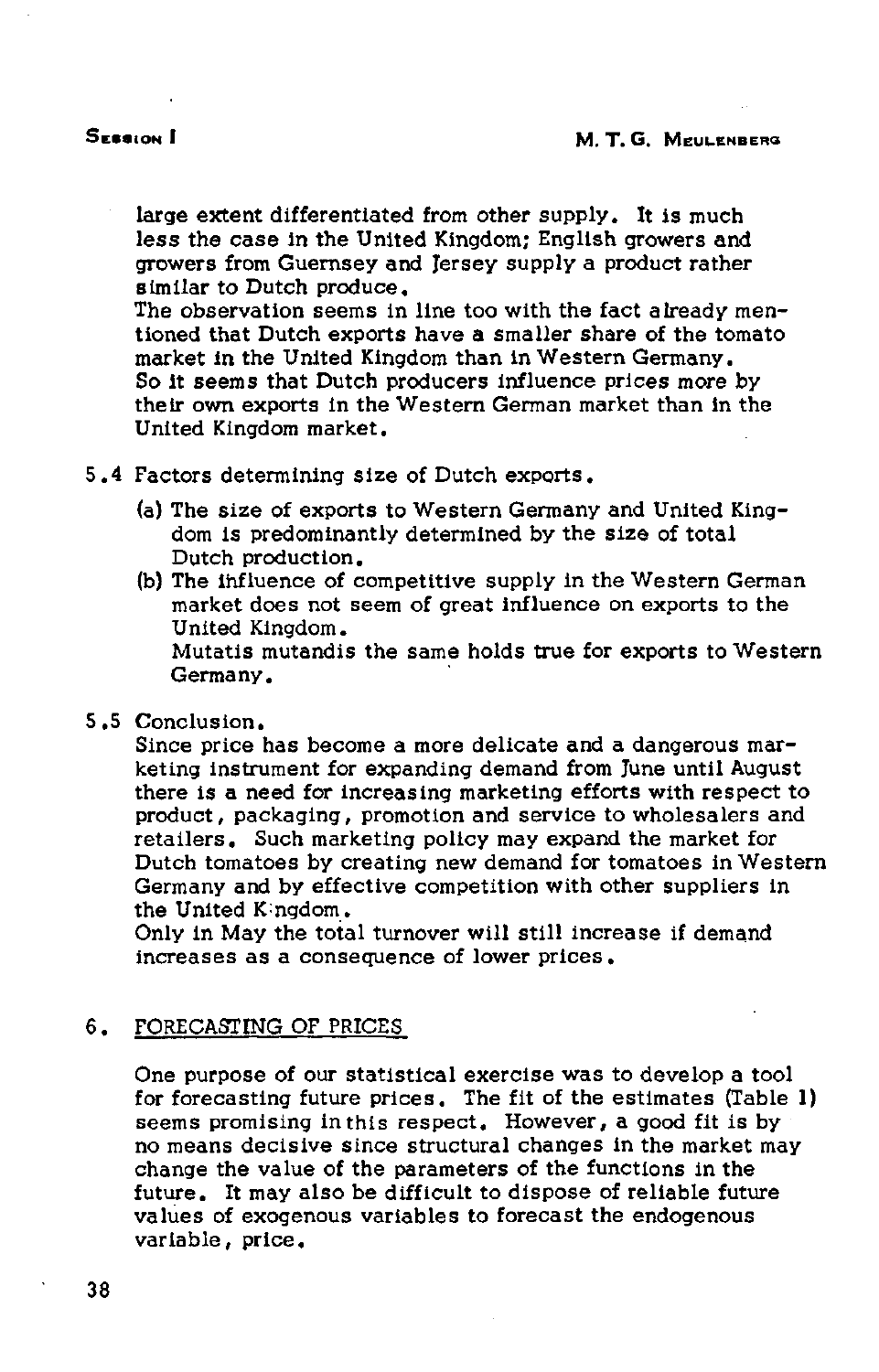Finally it should be stressed that the standard error of the forecasts also makes estimates less informative to a policy maker. Therefore experience in using the model should prove the usefulness of the model.

|                                            |                          |         | (2)          |                             |       |       |               | $(3,1)$ , $(3,2)$ , $(4,1)$ , $(4,2)$ |                 |                   |         |             |              |       |             |
|--------------------------------------------|--------------------------|---------|--------------|-----------------------------|-------|-------|---------------|---------------------------------------|-----------------|-------------------|---------|-------------|--------------|-------|-------------|
| <b>Projecting</b>                          |                          |         | May - August |                             |       |       |               | Nay - August                          |                 |                   |         |             | Kay - June   |       |             |
| Model <sup>4</sup>                         |                          | 1950-64 |              | i 950-66 h 957-64   1957-66 |       |       | $1950 - 1964$ | 1950-64                               | 1957-64 1957-66 |                   | 1950-64 | 1950-66     | 1957 - 1964  |       | $1957 - 66$ |
| Projection<br>for the year                 |                          | 1966    | 1967         | 1966                        | 1967  | 1965  | 1966          | 1967                                  | 1965            | 1967              | 1965    | 1967        | 1965         | 1966  | 1967        |
| Nay 1<br>$(\mathbf{P}_n/\mathbf{P}_n,100)$ | ۴,                       | 89. O   | 117.1        | 88.8                        | 110.5 |       |               |                                       |                 |                   |         |             |              |       |             |
|                                            |                          |         |              |                             |       | 10.16 | 100.8         | 100,0                                 | 102.8           | 105.9             | 116.3   | 104.9 110.0 |              | 89.5  | 106.5       |
|                                            | <b>A. P. P. P. P. P.</b> |         |              |                             |       | 50.3  | 100.1         | 101.5                                 | 88.6            | 95.3              | 99.9    |             | $101.0$ 95.6 | 86.1  | 97.3        |
|                                            |                          |         |              |                             |       | 100.0 | 94.5          | 111.8                                 | 99.1            | 109.2             | 122.3   | 110.51110.5 |              | 87.3  | 109.3       |
|                                            |                          |         |              |                             |       | 82.2  | 78.6          | 105.4                                 | 34.7            | 126.9             | 86.2    |             | 119.2 93.0   | 110.4 | 129.8       |
| June 1                                     |                          |         |              |                             |       |       |               |                                       |                 |                   |         |             |              |       |             |
| $(\hat{P}_{n}/P_{n}$ (00)                  | î,                       | 99.0    | 97.5         | 113.0                       | 96.3  |       |               |                                       |                 |                   |         |             |              |       |             |
|                                            |                          |         |              |                             |       | 103.1 | 103.7         | 102.4                                 | 105.9           | 108,2             | 115.8   |             | 102.8 116.9  | 113.1 | 129.3       |
|                                            |                          |         |              |                             |       | 92.9  | 101.0         | 103.6                                 | 90.0            | 101.4             | 92.8    |             | $101.0$ 94.9 | 101.2 | 102.5       |
|                                            | ده اس در اس در اس        |         |              |                             |       | 90.4  | 96.1          | 115.6                                 | 95.4            | 112.1             | 124.2   |             | 120.11113.0  | 115.3 | 121.1       |
|                                            |                          |         |              |                             |       | 141.2 | 120.7         | 92.5                                  | 151.9           | 106.5             | 150.1   | 106.5 140.5 |              | 128.3 | 103.9       |
| Julys                                      |                          |         |              |                             |       |       |               |                                       |                 |                   |         |             |              |       |             |
| $(P_n/P_n, 100)$                           | î,                       | 129.1   | 70.5         | 70.9                        | 57.5  |       |               |                                       |                 |                   |         |             |              |       |             |
|                                            | $\frac{1}{2}$            |         |              |                             |       | 93.5  | 107.1         | 32.7                                  | 98,3            | 97.07             |         |             |              |       |             |
|                                            |                          |         |              |                             |       | 102.1 | 102.7         | 102.9                                 | 95.8            | 99.3              |         |             |              |       |             |
|                                            |                          |         |              |                             |       | 94.4  | 91.7          | 87.37                                 | 99.5            | $125.2^2$         |         |             |              |       |             |
|                                            |                          |         |              |                             |       | 99.3  | 103.6         | 160.1                                 | 103.3           | 00.7              |         |             |              |       |             |
| August :<br>$(r_{\rm g}/r_{\rm g},100)$    | î,                       | 157.5   | 101.4        | 162.5                       | 96.0  |       |               |                                       |                 |                   |         |             |              |       |             |
|                                            |                          |         |              |                             |       | 17.2  | 86.1          | 108.3                                 | 91.4            | $105.6^*$         |         |             |              |       |             |
|                                            |                          |         |              |                             |       | 93.2  | 100.9         | 106.2                                 | 92.1            | 104.2             |         |             |              |       |             |
|                                            | <b>Properties</b>        |         |              |                             |       | 105.3 | 1115.9        | 76.0                                  | 107.3           | 91.6 <sup>2</sup> |         |             |              |       |             |
|                                            |                          |         |              |                             |       | 130,0 | 1164.8        | 155. V L                              | 120.4           | 140.9             |         |             |              |       |             |

**T.bl. 3. Projection, of th« «ndotsnou« «ri.hl. .** *TR f* **«tc.ro r 196S, 196« and 1967 . . . pcrcntag« of th« r«.I w.lu\*** 

\*) Por interprazazion of aymbole the reader is refered to paragraph 4. Projections without asterisk are based on reduca<br>\*) Squations, projections with asterisk are based on atructural equations.<br>\*) Paragraph 3, were estima